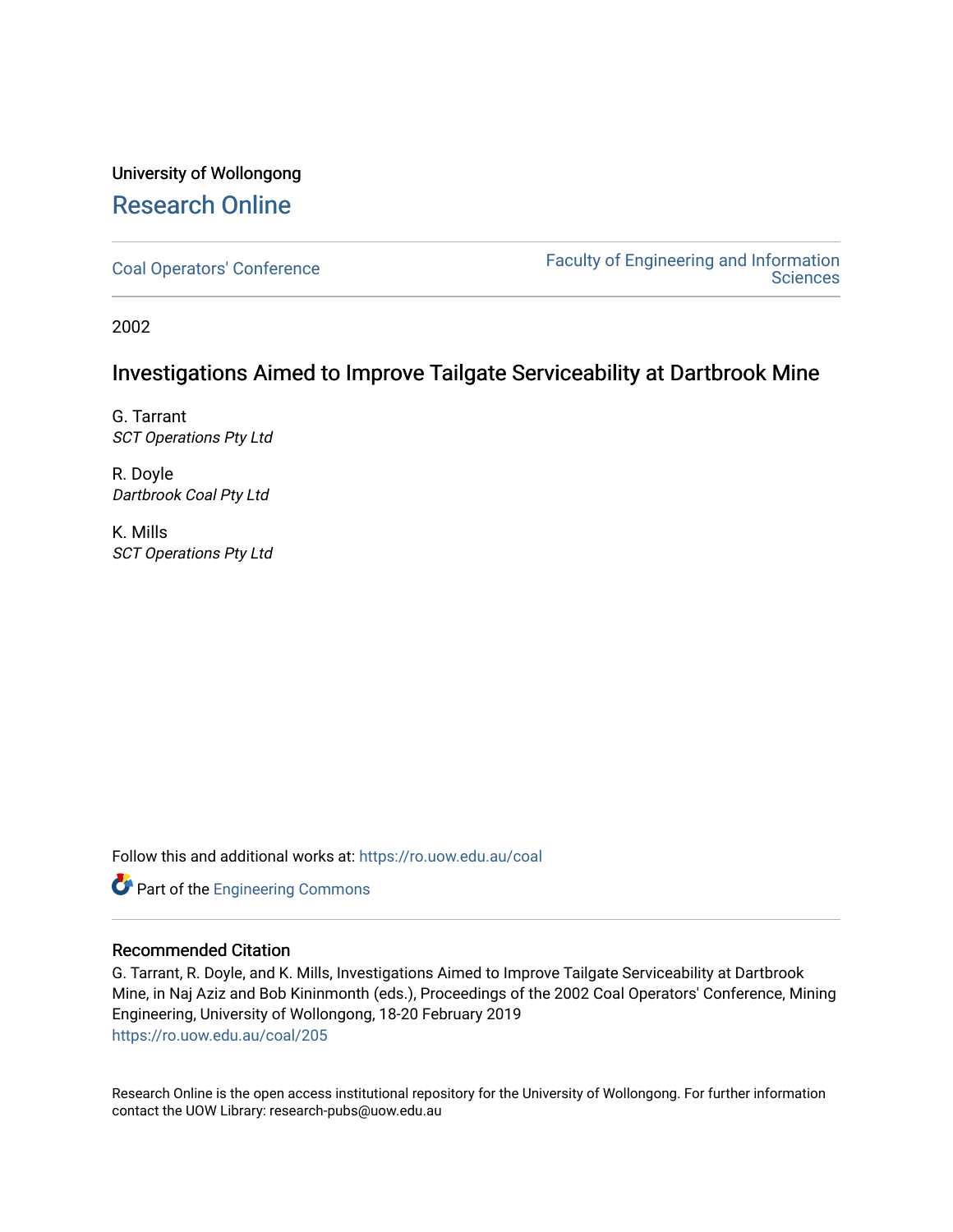# **INVESTIGATIONS AIMED TO IMPROVE TAILGATE SERVICEABILITY AT DARTBROOK MINE**

# **Greg Tarrant<sup>1</sup> , Rod Doyle2 and Ken Mills<sup>3</sup>**

*ABSTRACT:* Dartbrook Mine has experienced rib control difficulties because of deterioration in the tailgate corner of the longwall face as overburden depth has increased. This paper summarises an investigation to optimise support and develop strategies to improve the serviceability of the tailgate roadways.

Field measurements undertaken in the tailgate of Longwall 6 identified roadway softening mechanisms, deformation characteristics and factors controlling deformation. This provides the basis for optimising the reinforcement system as part of an ongoing Strata Management Plan at the mine.

## **INTRODUCTION**

Tailgate conditions experienced during longwall extraction have variously included:

- Severe rib softening to the extent that rib to rib reduction in width of up to 2m has been noted.
- Guttering and cavity formation ahead of the Longwall chocks at the tailgate end.
- Roof falls adjacent to the faceline in the tailgate.

A program of geotechnical work was undertaken to gain a better understanding of the deformation characteristics, the deformation mechanics and the major driving forces. This information provides the basis for design guidelines to improve roof and rib control and management of tailgate conditions.

# **SCOPE OF INVESTIGATIONS**

The scope of the investigations included field based monitoring, analytical evaluation of pillar loading and limited monitoring of longwall chock loading. The focus of this paper is on the field investigation which was conducted at two sites: inbye 10 Cut-through and inbye 5 Cut-through. Figure 1 shows a summary of the monitoring at 10 Cut-through. The measurements undertaken included:

- Depth of rib yield on the chain pillar and block sides.
- Magnitude of roof and rib displacement.
- Timing of deformation with respect to longwall face position.
- Shear displacement in the roof.
- Load developed in the standing support.
- Load profile developed in the roof bolts.

The instruments were installed in advance of longwall mining and monitored during longwall extraction.

 $\overline{a}$ 

**SCT Operations Pty Ltd** 

<sup>2</sup> Dartbrook Coal Pty Ltd

<sup>&</sup>lt;sup>3</sup> SCT Operations Pty Ltd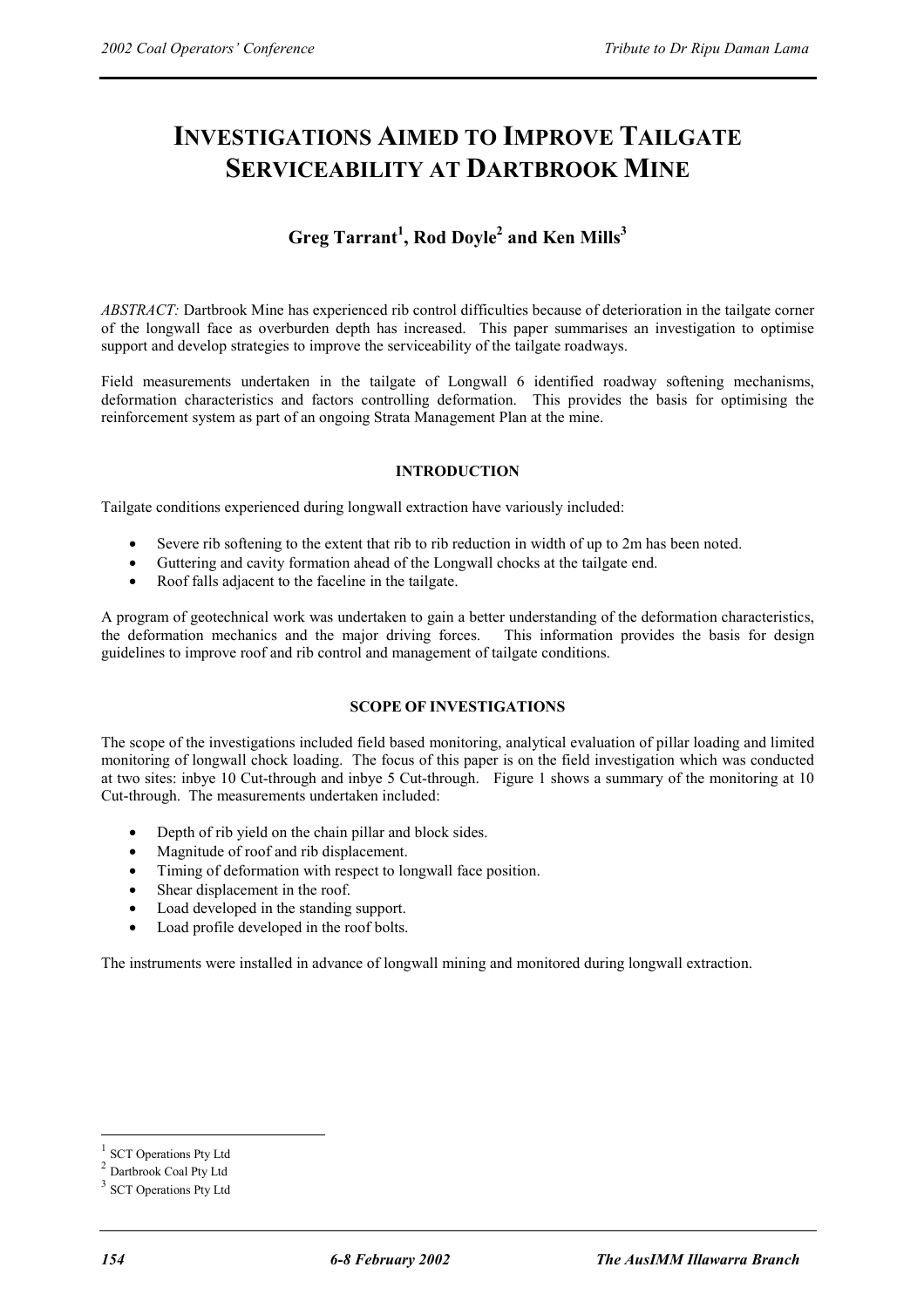

## **RESULTS**

The deformation characteristics of the monitoring sites are included in Fig. 1. Results are summarised as follows:

- Softening of the ribs both sides of the roadway (5.4m wide by 4.0m high) occurred to a depth of approximately 5m.
- The softening within the ribs extended into the floor on the block side and the roof on the chain pillar side.
- The intensity of the softening increased steadily from approximately 75m outbye the faceline and accelerated within 20m of the faceline.
- The roof and floor outside the area described above exhibited minimal deformation until within 20m of the faceline. Then the movement within this area was characterised by shear displacement along horizontal planes, essentially creating a shortening of the roof and floor heave.

Results from the 5 Cut-through monitoring site are summarised in Figure 2. The location of and sense of shear displacement is apparent. A contour of displacement measured by the extensometers is also shown.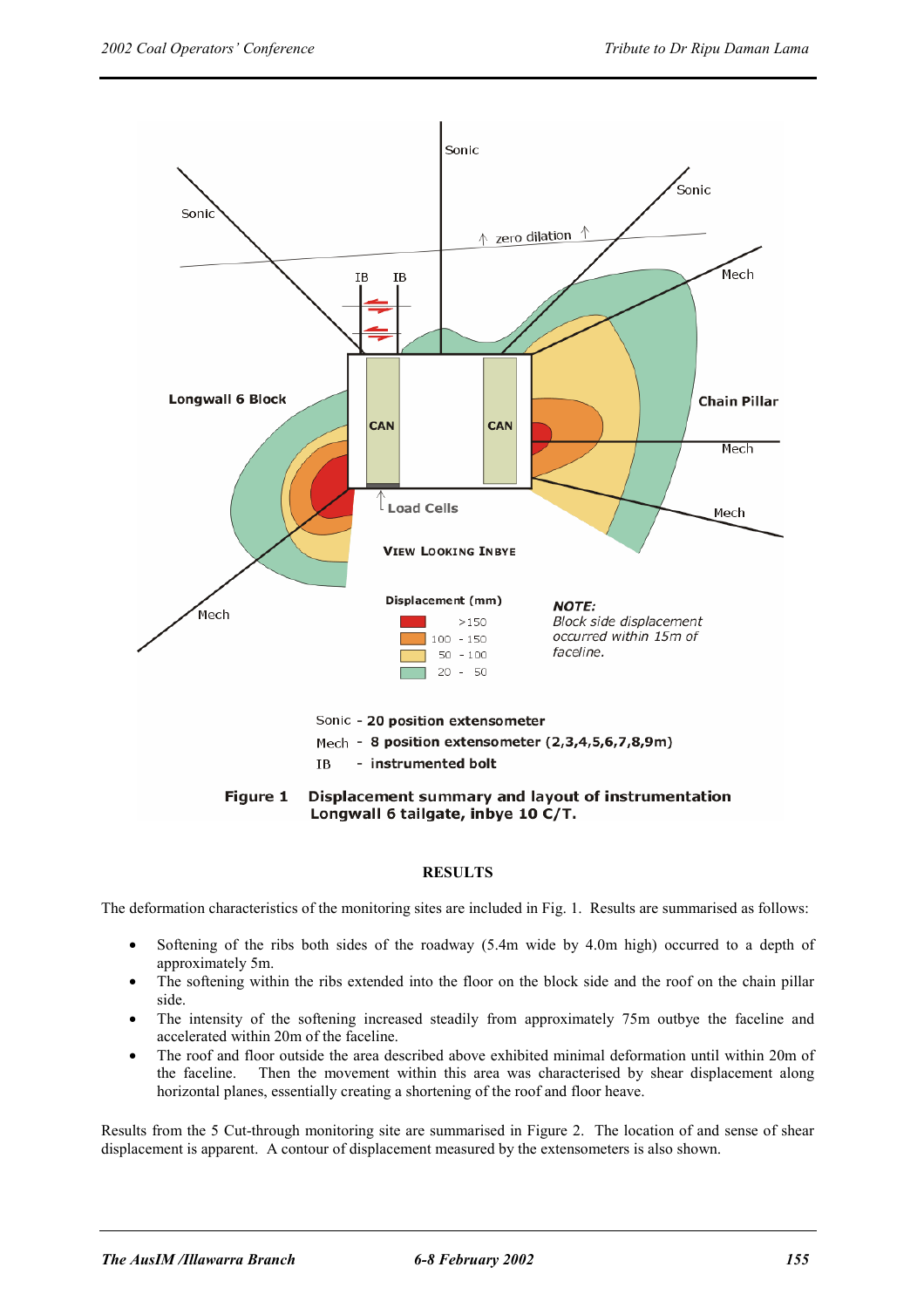

roadway 5.4m wide, 4.0m high

## Figure 2 Displacement summary - Longwall 6 tailgate, inbye 5 C/T.

#### **DISCUSSION OF RESULTS**

Deformation is characterised by intense shearing of the rib in the top right and lower left corners of the ribs looking inbye as shown in Fig. 3. The zone of intense shearing extends sub-horizontally into the rib for an estimated distance of up to 2m. Further rib spall associated with cleat produces a softened zone extending into the rib some 50% to 65% of the rib height. The lower right and upper left ribs looking inbye typically exhibit no visible signs of deterioration.

Typically the roof conditions are excellent with no visible signs of deterioration. The angle of the roadway with respect to the seam dip is considered a major factor in producing the side to side rib softening bias. The horizontal roof of the heading makes an angle of approximately 6° with the seam. The stresses within the coal seam appear to align with the seam dip and cause biased rib deterioration.

The vertical abutment loads for future tailgates are predicted to increase as depth of cover increases which implies that the induced floor heave and roof shortening is likely to increase in subsequent tailgates. An optimised reinforcement strategy is aimed to compensate for this anticipated increased deterioration.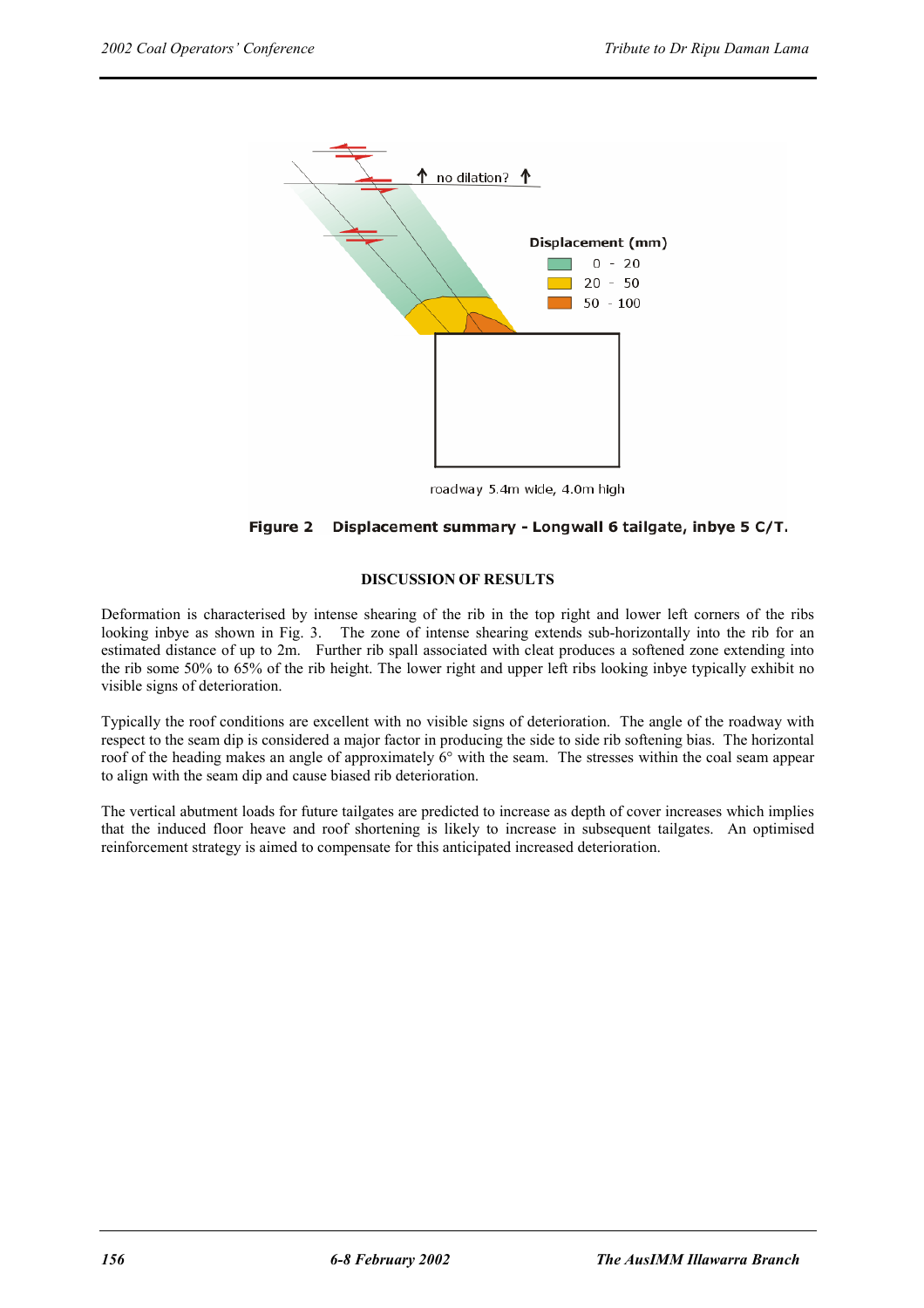

- Depth of pillar yield increases
- **Shear displacement on interfaces induced**





Figure 3(b) Late stage deformation (<20m from face).

## **REINFORCEMENT STRATEGY**

The monitoring program has defined the roadway deformation characteristics and allowed the formulation of a 'working theory' regarding the deformation mechanics.